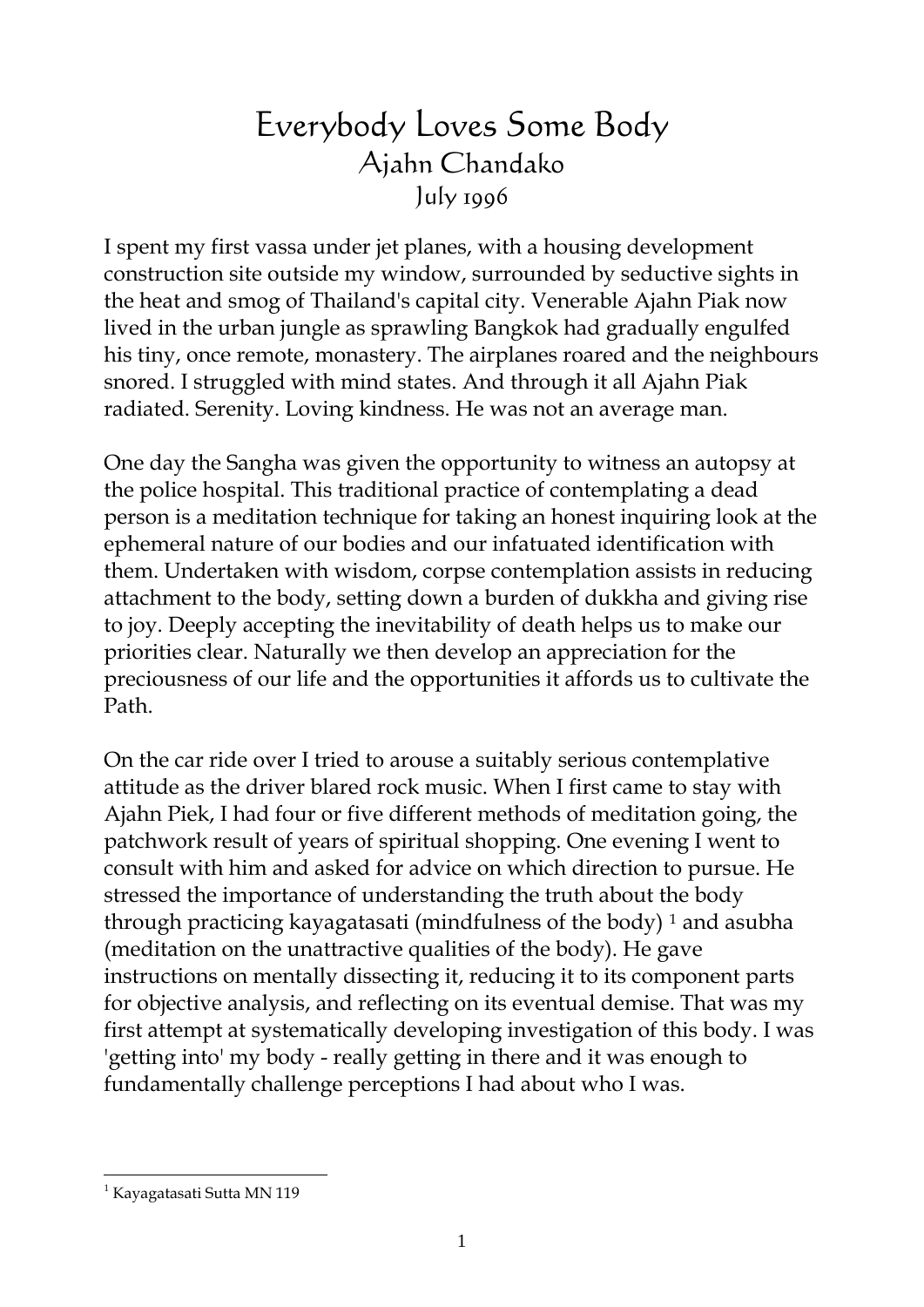The car stopped. Six brown robes, four Thai monks, one young novice and a phra farang (Western monk), paraded past white walls. Greeted with the smell of formaldehyde I entered the autopsy room prepared for gruesome and sobering sights, and there she was - our corpse, a Bangkok woman in her mid 20's. Freshly dead without a mark on her body and not the least bit blue or bloated, she looked more like Sleeping Beauty than the rotting, Mara-combating meditation object I'd expected. I feigned equanimity. The little novice had big eyes. I wanted to ask what suffering had driven her to hang herself, but the coroner and his scalpel interrupted. He made it clear this enchanted sleep was no fairy tale. With the monks standing on raised bleachers like the cheering section at a football match, the dissection began. The initial cuts shattered the perception of beauty. While retaining the mental image of her original condition for comparison, the subsequent dismantling began to take its effect. I remembered Siddhartha and his preoccupation when his enticing entertairlers could not assuage his wise sadness. What is that quality that separates the living from the dead? Why do I give importance to this corpse I call myself?

Meanwhile Sleeping Beauty had looked better. I wanted a closer peek, so I climbed down from the bleachers to stand next to her, my mind rotating between the emotions of fascination, repulsion, compassion and a questioning peace. Then the smell hit me. My head began to spin, and I decided it was time to back off. As I stepped into the hallway my sight began to fade, blackness gradually coming in from the sides reducing vision to a dot and then extinguishing it altogether.

"I am not going to faint!" I determined. - It would simply be too embarrassing for everyone present if the pra farang faints. I was, however, completely blind. Holding on to a thread of consciousness with all the

willpower I could muster, I could hear the others preparing to leave. I grabbed onto someone's robe to lead me out. Once outside, the others noticed I looked at least as pale as the corpse and gave me a seat. Within a few minutes vision returned.

Upon returning to the monastery the work b egan to integrate and internalize the day's experie nce. Without bringing the question of death home to

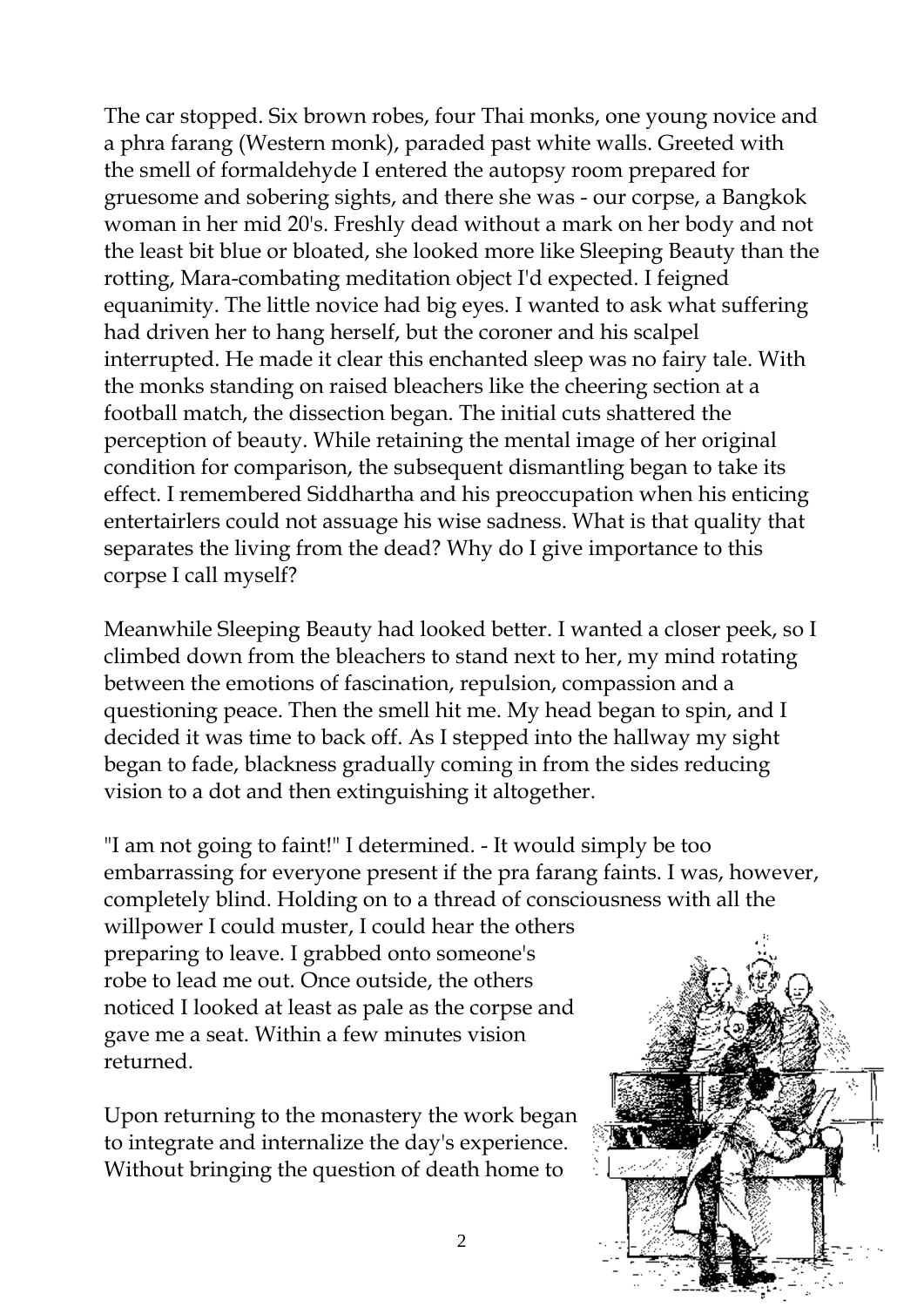bear on my life, I would be left only with another fascinating mem ory, my heart remaining relatively unchanged by the autopsy. I followed Ajahn Piek's advice to visualize the different layers of my body's composition. What would I look like without hair? (an easy start for the ordained) Without skin? Without organs, sinews or flesh? Gradually specific part s of the body stood out more clearly than the rest: a full set of lipless teeth, a rib, and the hair on the back of my hand. Focusing on a single toot h or hair, simply seeing without conceptualizing, revealed physicality and mentality as interdependent yet distinctly separate processes, furthe r unraveling the assumed notion of an inherent self. The world seemed turned upside down. A sense of spiritual urgency arose, as well as a seriousness which I found necessary to balance with regular developme nt of loving-kindness.

The Buddha considered meditation on the parts of the body of central importance and it is included as part of the ordination ceremony for bhikkhus. These asubha practices are not an attempt to convince ourselves that all is ugly, but to balance the mind to see things as they truly are. The world is neither intrinsically beautiful nor ugly, but problems arise when projections of attractiveness on people, objects and ideas give rise to desire and dukkha.

In expounding the first Noble Truth the Buddha in no way denied that pleasure can be found in sensual gratification through the body. He did, however, point out that it is fleeting, carries a backlash of dukkha, and is inferior to the wholesome bliss of jhana and the peace of nibbana.

In developing kayagatasati an ability to concentrate the mind is essential to go beyond the superficial, and the contemplation of the body in turn conditions the mind to gather in one-pointedness. Even though one has seen the unsatisfactory nature of sensual pleasure, as long as one has not yet experienced the greater happiness of jhana it cannot be expected that one will be able to fully let go of attachment to those sensual pleasures. [2](#page-2-0)

In the Thai Forest tradition kayagatasati is the mainstay for developing insight. Ajahn Chah's teacher, Ajahn Mun, recommended, "In your investigation never allow the mind to desert the body for anywhere else. You can examine the body's unattractiveness, view it as made up of elements, examine it to see it as aggregates or by way of the three

<span id="page-2-0"></span> $\overline{a}$ <sup>2</sup> Culadukkhakkhandha Sutta MN 14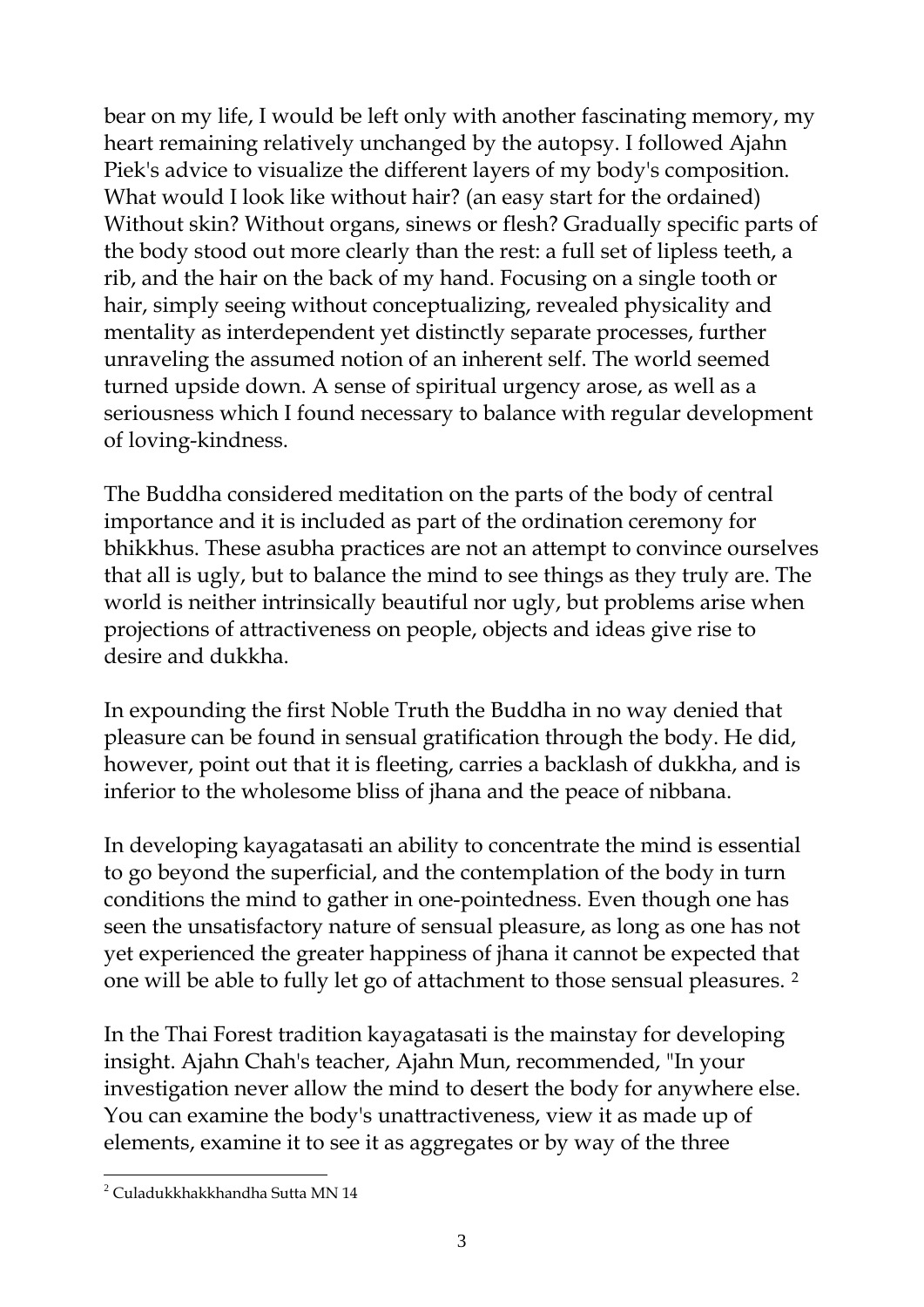characteristics (impermanence, suffering and not-self). When any of these aspects are fully and lucidly seen by one's heart, all other exterior things will clearly manifest there too."<sup>[3](#page-3-0)</sup>

It was only Ajahn Mun who could convince his eminent disciple Ajahn Tate to investigate the body. Until his 12th vassa Ajahn Tate figured that once the subtleties of the mind have been mastered why go back to investigate a coarse object such as the body. However, it was precisely due to his taking up this practice that he had a deep realization of Dhamma.

I later had the opportunity to speak with Ajahn Piek, and he explained in further detail the meditations on the body.

"First have the mind rest still, internally gathered. This is a necessary first stage. As soon as it begins to move take up an object of investigation, whichever aspect of kayagatasati you regularly use and are skilled with. Suppose you investigate the earth element (solidity) [4](#page-3-1) in the body. If the mind is peaceful with enough strength it will seem as though the body disperses, dissolves and completely disappears. It will be anatta (not-self). Empty. Investigate whichever part of the body you choose. If you can't investigate all the parts of the body simply focus on one, but have it reach the point of anatta. Then reassemble it; back and forth, over and over, until it is seen very clearly: this body is only a collection of parts; it is impermanent; it arises, exists and passes away."

I asked, "Do you recommend taking one part of the body, the skeleton for instance, as a fixed object of samadhi?"

"Yes, you can certainly do that. If at first you can't visualize your bones it may be necessary to go look at a skeleton. Remember what it looks like. Then imagine yourself as a skeleton. Take the skeleton out of yourself, then put yourself in the skeleton. With increasing skill, each time you are aware of yourself you can bring up the skeleton nimitta, (in this context) visual images of the body, either created or spontaneously arisen, or actually seeing into the body with the mind's eye, knowing 'you' are bones. Then when the nimitta is clear and stable, break it up and dissolve it into dust and anatta. If you use this as your main mode of investigation, each person you encounter or think of, you must see as a skeleton. When

 $\overline{a}$  $3$  Autobiography of a Forest Monk, Ajahn Tate, page 150.

<span id="page-3-1"></span><span id="page-3-0"></span><sup>4</sup> Mahahatthipadopama Sutta MN 28